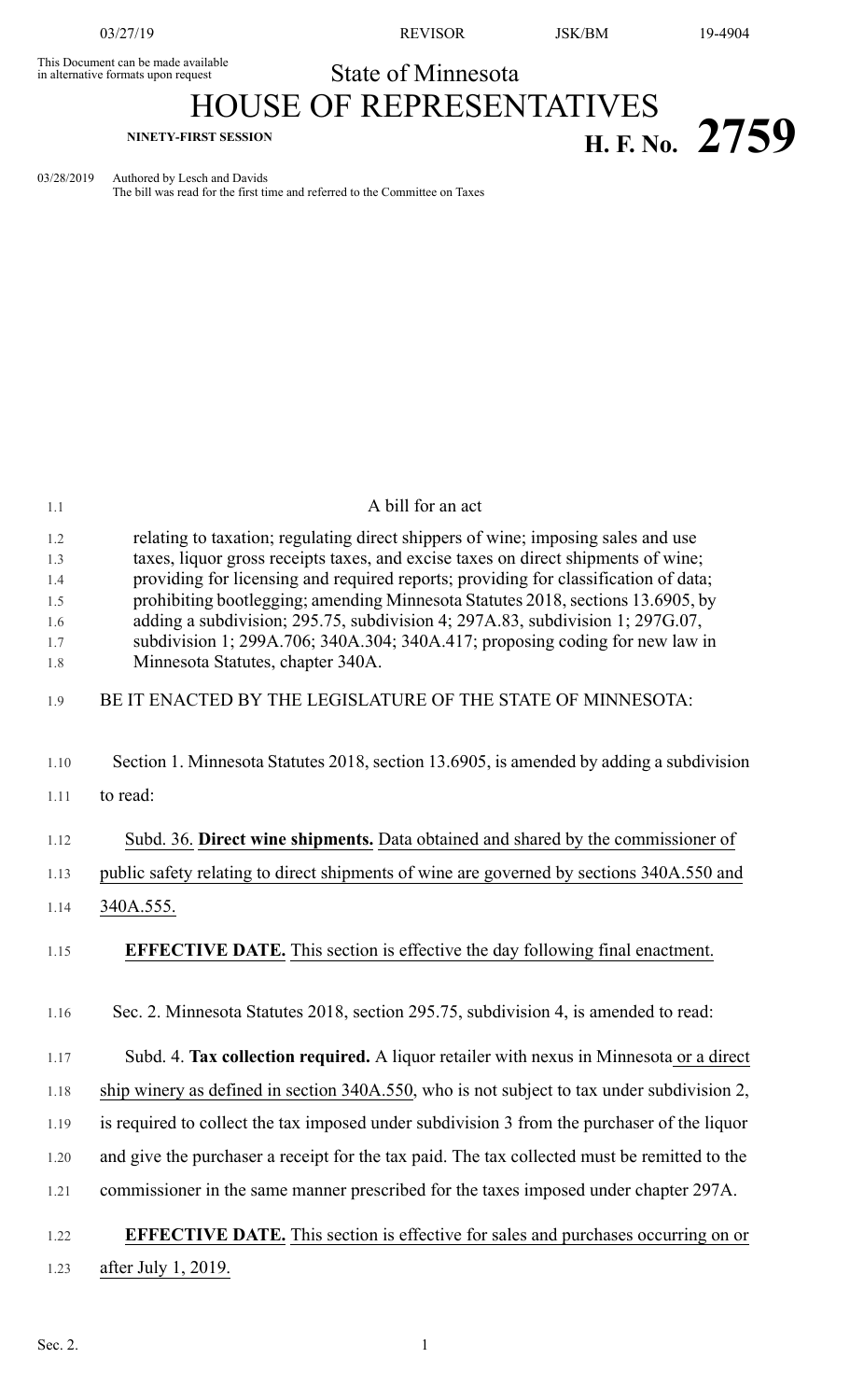| 2.1  | Sec. 3. Minnesota Statutes 2018, section 297A.83, subdivision 1, is amended to read:          |
|------|-----------------------------------------------------------------------------------------------|
| 2.2  | Subdivision 1. Persons applying. (a) A retailer required to collect and remit sales taxes     |
| 2.3  | under section 297A.66 or a direct ship winery as defined in section 340A.550 shall file with  |
| 2.4  | the commissioner an application for a permit under this section.                              |
| 2.5  | (b) A retailer making retail sales from outside this state to a destination within this state |
| 2.6  | who is not required to obtain a permit under paragraph (a) may nevertheless voluntarily file  |
| 2.7  | an application for a permit.                                                                  |
| 2.8  | (c) The commissioner may require any person or class of persons obligated to file a use       |
| 2.9  | tax return under section 289A.11, subdivision 3, to file an application for a permit.         |
| 2.10 | <b>EFFECTIVE DATE.</b> This section is effective for permits applied for after June 30,       |
| 2.11 | 2019.                                                                                         |
|      |                                                                                               |
| 2.12 | Sec. 4. Minnesota Statutes 2018, section 297G.07, subdivision 1, is amended to read:          |
| 2.13 | Subdivision 1. Exemptions. The following are not subject to the excise tax:                   |
| 2.14 | (1) Sales by a manufacturer, brewer, or wholesaler for shipment outside the state in          |
| 2.15 | interstate commerce.                                                                          |
| 2.16 | (2) Alcoholic beverages sold or transferred between Minnesota wholesalers.                    |
| 2.17 | (3) Sales to common carriers engaged in interstate transportation of passengers, except       |
| 2.18 | as provided in this chapter.                                                                  |
| 2.19 | (4) Malt beverages served by a brewery for on-premise consumption at no charge, or            |
| 2.20 | distributed to brewery employees for on-premise consumption under a labor contract.           |
| 2.21 | (5) Shipments of wine to Minnesota residents under section 340A.417.                          |
| 2.22 | $(6)$ Fruit juices naturally fermented or beer naturally brewed in the home for family use    |
| 2.23 | and not sold or offered for sale.                                                             |
| 2.24 | $(7)$ (6) Sales of wine for sacramental purposes under section 340A.316.                      |
| 2.25 | $(8)$ (7) Alcoholic beverages sold to authorized manufacturers of food products or            |
| 2.26 | pharmaceutical firms. The alcoholic beverage must be used exclusively in the manufacture      |
| 2.27 | of food products or medicines. For purposes of this clause, "manufacturer" means a person     |
| 2.28 | who manufactures food products intended for sale to wholesalers or retailers for ultimate     |
| 2.29 | sale to the consumer.                                                                         |
| 2.30 | $(9)$ (8) Liqueur-filled candy.                                                               |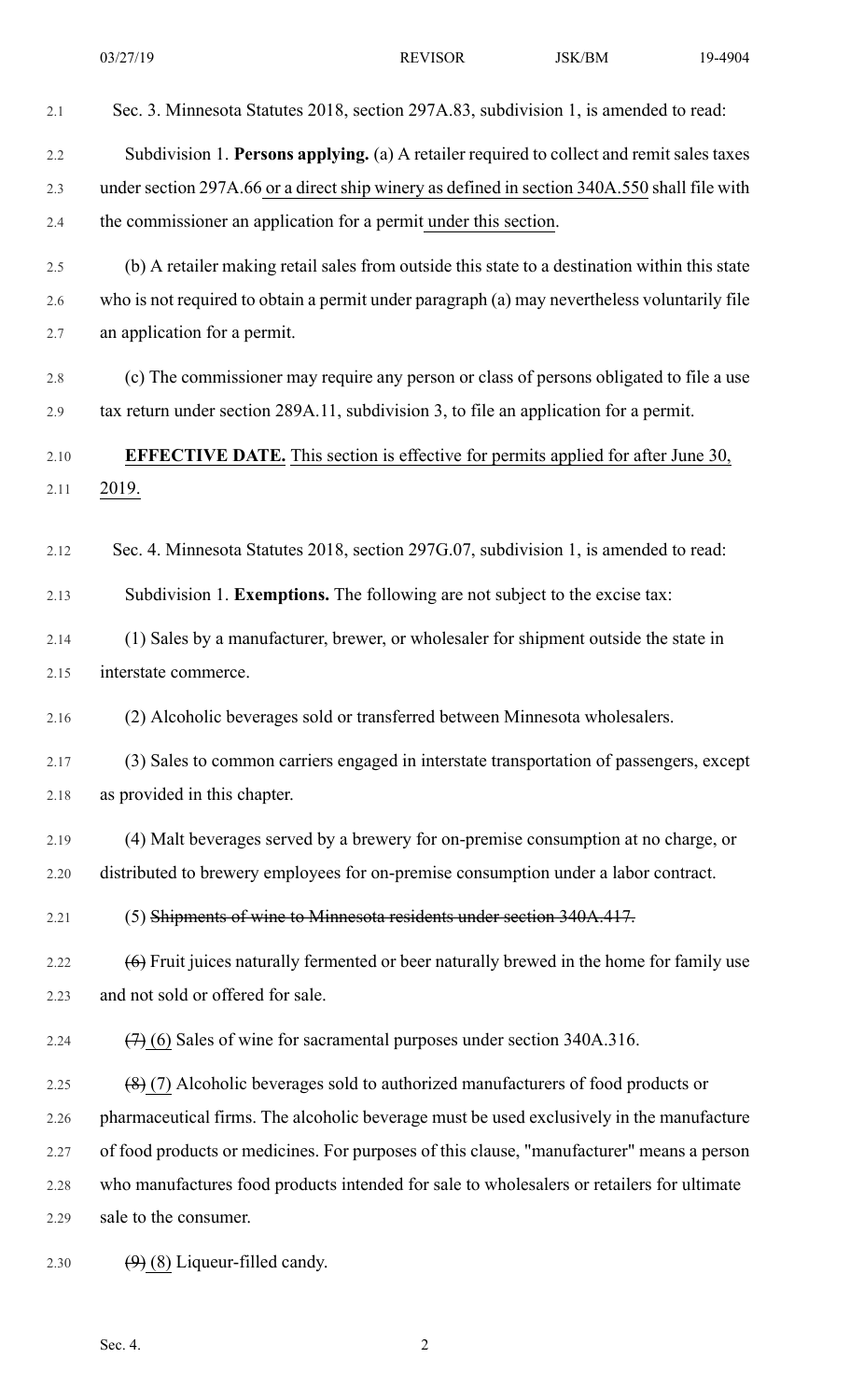- $3.1$  (10) (9) Sales to a federal agency, that the state of Minnesota is prohibited from taxing
- 3.2 under the Constitution or laws of the United States or under the Constitution of Minnesota.
- 3.3 (11) (10) Sales to Indian tribes as defined in section 297G.08.
- 3.4 (12) (11) Shipments of intoxicating liquor from foreign countriesto diplomatic personnel
- 3.5 of foreign countries assigned to service in this state.
- $3.6$  (13) (12) Shipments of bulk distilled spirits or bulk wine to farm wineries licensed under 3.7 section 340A.315 for input to the final product.

# 3.8 **EFFECTIVE DATE.** This section is effective July 1, 2019.

3.9 Sec. 5. Minnesota Statutes 2018, section 299A.706, is amended to read:

#### 3.10 **299A.706 ALCOHOL ENFORCEMENT ACCOUNT; APPROPRIATION.**

3.11 An alcohol enforcement account is created in the special revenue fund, consisting of

3.12 money credited to the account by law. Money in the account may be appropriated by law

3.13 for (1) costs of the Alcohol and Gambling Division related to administration and enforcement

3.14 of sections 340A.403, subdivision 4; 340A.414, subdivision 1a; and 340A.504, subdivision

3.15 7; 340A.550, subdivisions 2, 4, 5, and 6; and 340A.560; and (2) costs of the State Patrol.

# 3.16 **EFFECTIVE DATE.** This section is effective July 1, 2019.

3.17 Sec. 6. Minnesota Statutes 2018, section 340A.304, is amended to read:

# 3.18 **340A.304 LICENSE SUSPENSION AND REVOCATION.**

3.19 The commissioner shall revoke, or suspend for up to 60 days, a license issued under 3.20 section 340A.301 or, 340A.302, or 340A.550, or impose a fine of up to \$2,000 for each 3.21 violation, on a finding that the licensee has violated a state law or rule of the commissioner 3.22 relating to the possession, sale, transportation, or importation of alcoholic beverages. A 3.23 license revocation or suspension under this section is a contested case under sections 14.57 3.24 to 14.69 of the Administrative Procedure Act.

# 3.25 **EFFECTIVE DATE.** This section is effective July 1, 2019.

3.26 Sec. 7. Minnesota Statutes 2018, section 340A.417, is amended to read:

#### 3.27 **340A.417 SHIPMENTS INTO MINNESOTA.**

3.28 (a) Notwithstanding section 297G.07, subdivision 2, or any provision of this chapter

3.29 except for section 340A.550, a winery licensed in a state other than Minnesota, or a winery

3.30 located in Minnesota, may ship, for personal use and not for resale, not more than two cases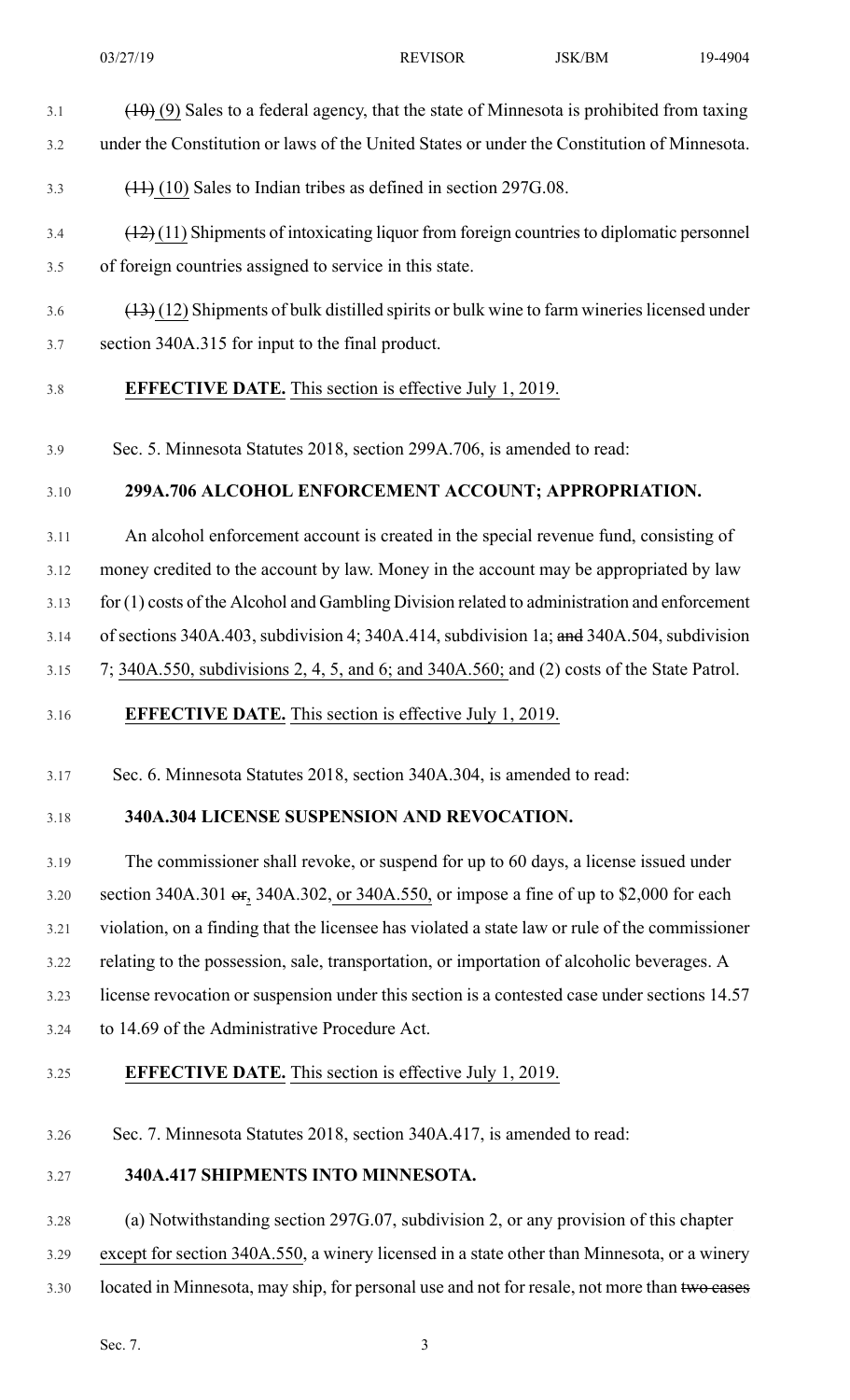- 4.1 12 cases of wine, containing a maximum of nine liters per case, in any calendar year to any 4.2 resident of Minnesota age 21 or over. <del>Delivery of a shipment under this section may not be</del> 4.3 deemed a sale in this state.
- 4.4 (b) The shipping container of any wine sent under this section must be clearly marked 4.5 "Alcoholic Beverages: adult signature (over 21 years of age) required."
- 4.6 (c) It is not the intent of thissection to impair the distribution of wine through distributors 4.7 or importing distributors, but only to permit shipments of wine for personal use.
- 4.8 (d) Except for a violation of section 295.75 or chapters 297A and 297G, no criminal 4.9 penalty may be imposed on a person for a violation of this section or section 340A.550 or 4.10 340A.560 other than a violation described in paragraph (e) or (f). Whenever it appears to 4.11 the commissioner that any person has engaged in any act or practice constituting a violation 4.12 of this section, or section 340A.550 or 340A.560 and the violation is not within two years 4.13 of any previous violation of thissection, the commissionershall issue and cause to be served 4.14 upon the person an order requiring the person to cease and desist from violating thissection. 4.15 The order must give reasonable notice of the rights of the person to request a hearing and 4.16 must state the reason for the entry of the order. Unless otherwise agreed between the parties, 4.17 a hearing shall be held not later than seven 20 days after the request for the hearing is 4.18 received by the commissioner after which and within 20 days after the receipt of the 4.19 administrative law judge's report and subsequent exceptions and argument, the commissioner 4.20 shall issue an order vacating the cease and desist order, modifying it, or making it permanent 4.21 as the facts require. If no hearing is requested within 30 days of the service of the order, the 4.22 order becomes final and remains in effect until modified or vacated by the commissioner. 4.23 All hearings shall be conducted in accordance with the provisions of chapter 14. If the 4.24 person to whom a cease and desist order is issued fails to appear at the hearing after being 4.25 duly notified, the person shall be deemed in default, and the proceeding may be determined 4.26 against the person upon consideration of the cease and desist order, the allegations of which 4.27 may be deemed to be true.
- 4.28 (e) Any person who violates this section or section 340A.550 or 340A.560 within two 4.29 years of a violation for which a cease and desist order was issued under paragraph (d), is 4.30 guilty of a misdemeanor.

4.31 (f) Any person who commits a third or subsequent violation of this section or section 4.32 340A.550 or 340A.560 within any subsequent two-year period is guilty of a gross 4.33 misdemeanor.

4.34 **EFFECTIVE DATE.** This section is effective July 1, 2019.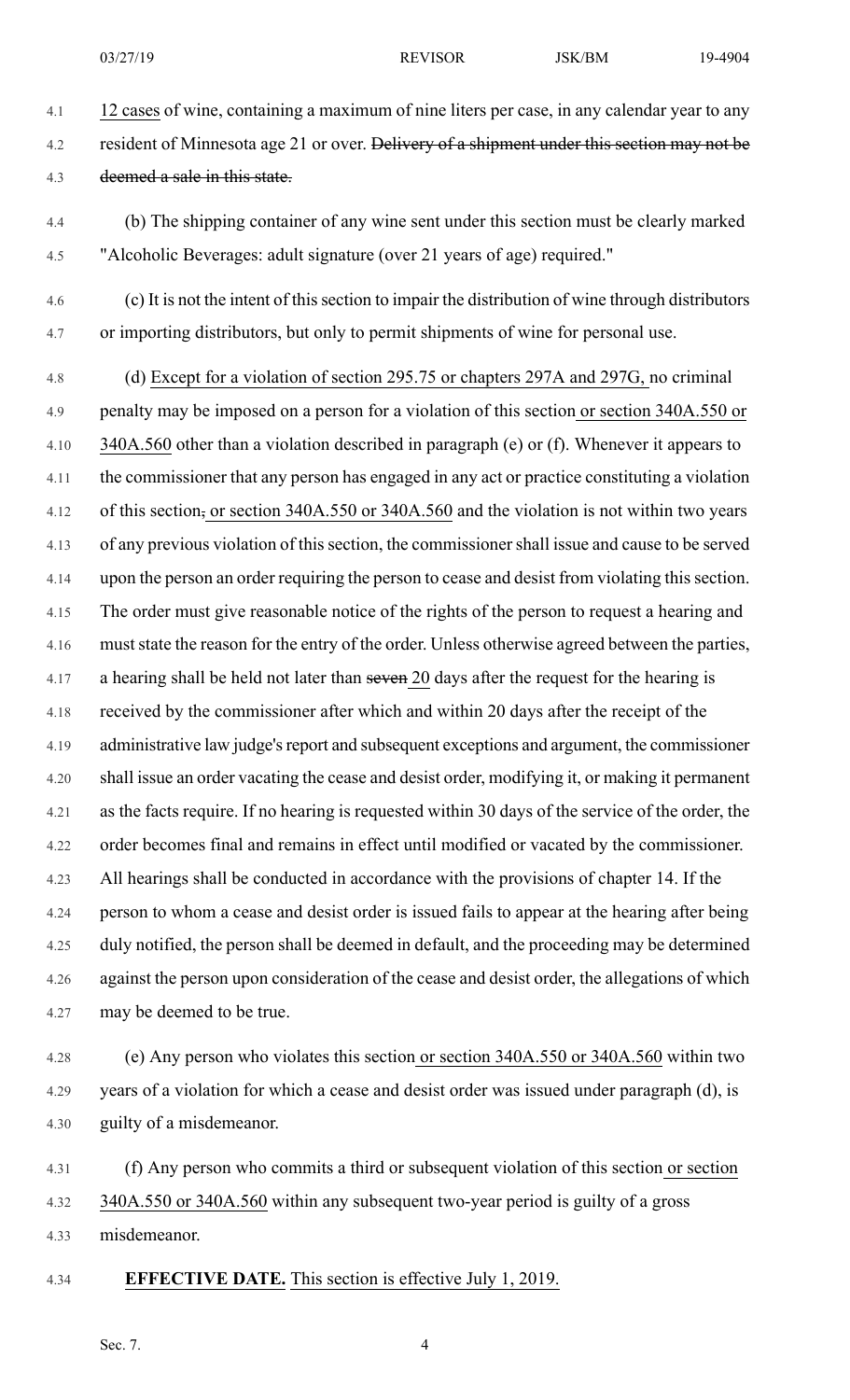| 5.1  | Sec. 8. [340A.550] DIRECT SHIPMENTS OF WINE; LICENSING, TAXATION,                                  |
|------|----------------------------------------------------------------------------------------------------|
| 5.2  | AND RESTRICTIONS.                                                                                  |
| 5.3  | Subdivision 1. Definitions. (a) "Direct ship purchaser" means a person who purchases               |
| 5.4  | wine for personal use and not for resale from a winery located in a state other than Minnesota     |
| 5.5  | for delivery to a Minnesota address.                                                               |
| 5.6  | (b) "Direct ship winery" means a winery licensed in a state other than Minnesota that              |
| 5.7  | manufactures and makes a retail sale of wine and ships the wine to a direct ship purchaser         |
| 5.8  | as authorized under section 340A.417.                                                              |
| 5.9  | Subd. 2. License requirements. (a) A direct ship winery must apply to the commissioner             |
| 5.10 | for a direct ship license. The commissioner must not issue a license under this section unless     |
| 5.11 | the applicant:                                                                                     |
| 5.12 | (1) is a licensed winery in a state other than Minnesota and provides a copy of its current        |
| 5.13 | license in any state in which it is licensed to manufacture wine;                                  |
| 5.14 | (2) provides a shipping address list, including all addresses from which it intends to ship        |
| 5.15 | wine;                                                                                              |
| 5.16 | (3) agrees to comply with the requirements of subdivision 4; and                                   |
| 5.17 | (4) consents to the jurisdiction of the Departments of Public Safety and Revenue, the              |
| 5.18 | courts of this state, and any statute, law, or rule in this state related to the administration or |
| 5.19 | enforcement of this section, including any provision authorizing the commissioners of public       |
| 5.20 | safety and revenue to audit a direct ship winery for compliance with this and any related          |
| 5.21 | section.                                                                                           |
| 5.22 | (b) A direct ship winery obtaining a license under this section must annually renew its            |
| 5.23 | license by January 1 of each year and must inform the commissioner at the time of renewal          |
| 5.24 | of any changes to the information previously provided in paragraph (a).                            |
| 5.25 | (c) The application fee for a license is \$50. The fee for a license renewal is \$50. The          |
| 5.26 | commissioner must deposit all fees received under this subdivision in the alcohol enforcement      |
| 5.27 | account in the special revenue fund established under section 299A.706.                            |
| 5.28 | Subd. 3. Direct ship wineries; restrictions. (a) A direct ship winery may only ship                |
| 5.29 | wine from an address provided to the commissioner as required in subdivision 2, paragraph          |
| 5.30 | (a), clause (2), or through a third-party provider whose name and address the licensee             |
| 5.31 | provided to the commissioner in its application for a license.                                     |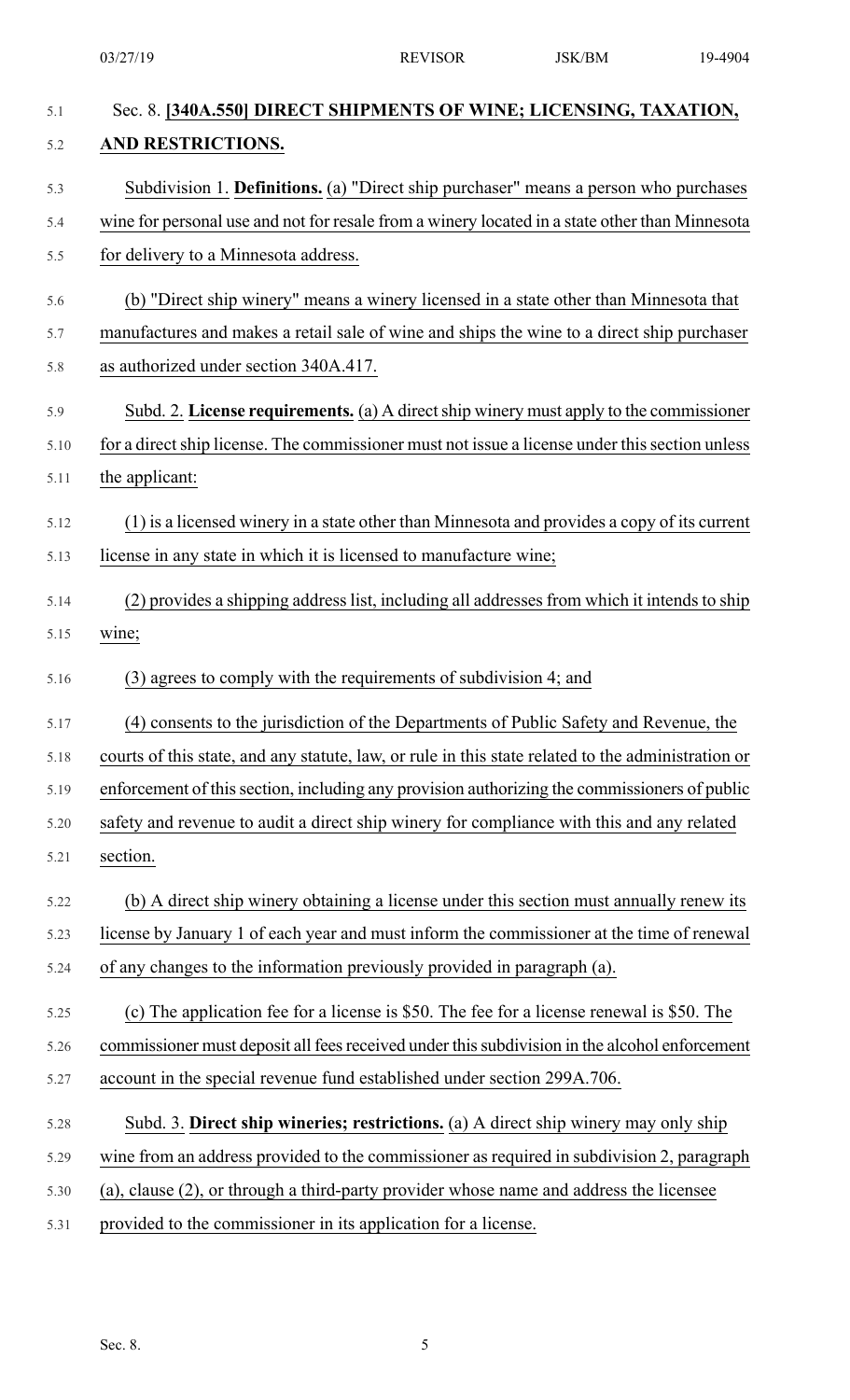03/27/19 REVISOR JSK/BM 19-4904

| 6.1  | (b) A direct ship winery or its third-party provider may only ship wine from the direct     |
|------|---------------------------------------------------------------------------------------------|
| 6.2  | ship winery's own production.                                                               |
| 6.3  | Subd. 4. Taxation. A direct ship winery must:                                               |
| 6.4  | $(1)$ collect and remit the liquor gross receipts tax as required in section 295.75;        |
| 6.5  | (2) apply for a permit as required in section 297A.83 and collect and remit the sales and   |
| 6.6  | use tax imposed as required in chapter 297A;                                                |
| 6.7  | $(3)$ remit the tax as required in chapter 297G; and                                        |
| 6.8  | (4) provide a statement to the commissioner, on a form prescribed by the commissioner,      |
| 6.9  | detailing each shipment of wine made to a resident of this state and any other information  |
| 6.10 | required by the commissioner.                                                               |
| 6.11 | Subd. 5. Private or nonpublic data; classification and sharing. (a) Data collected,         |
| 6.12 | created, or maintained by the commissioner as required under this section are classified as |
| 6.13 | private data on individuals or nonpublic data, as defined in section 13.02, subdivisions 9  |
| 6.14 | and 12.                                                                                     |
| 6.15 | (b) The commissioner must share data classified as private or nonpublic under this          |
| 6.16 | section with the commissioner of revenue for purposes of administering section 295.75 and   |
| 6.17 | chapters 289A, 297A, and 297G.                                                              |
| 6.18 | Subd. 6. Enforcement; penalties. Section 340A.417, paragraphs (d), (e), and (f), apply      |
| 6.19 | to this section.                                                                            |
| 6.20 | <b>EFFECTIVE DATE.</b> This section is effective July 1, 2019.                              |
| 6.21 | Sec. 9. [340A.555] COMMON CARRIER REGULATIONS FOR DIRECT                                    |
| 6.22 | <b>SHIPMENTS OF WINE.</b>                                                                   |
| 6.23 | Subdivision 1. Monthly report required. Each common carrier that contracts with a           |
| 6.24 | winery under section 340A.417 for delivery of wine into this state must file with the       |
| 6.25 | commissioner a monthly report of known wine shipments made by the carrier. The report       |
| 6.26 | must be made in a form and manner as prescribed by the commissioner and must contain:       |
| 6.27 | (1) the name of the common carrier making the report;                                       |
| 6.28 | (2) the period of time covered by the report;                                               |
| 6.29 | (3) the name and business address of the party requesting shipment;                         |
| 6.30 | (4) the name and address of each recipient;                                                 |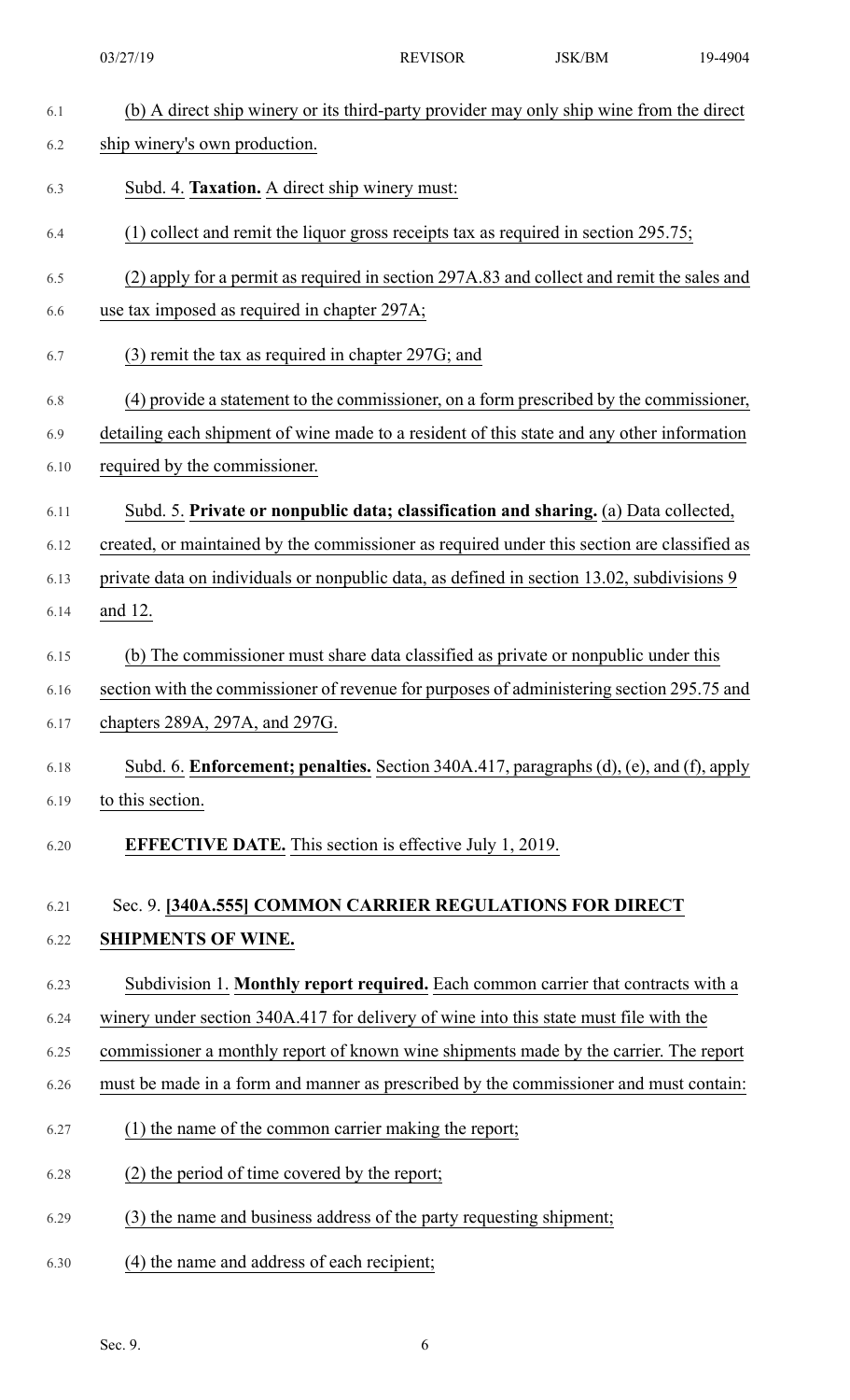03/27/19 REVISOR JSK/BM 19-4904

| 7.1  | (5) the weight of the package delivered to each recipient;                                       |
|------|--------------------------------------------------------------------------------------------------|
| 7.2  | (6) a unique tracking number; and                                                                |
| 7.3  | (7) the date of delivery.                                                                        |
| 7.4  | Subd. 2. Record availability and retention. Upon written request by the commissioner,            |
| 7.5  | any records supporting the report in subdivision 1 must be made available to the                 |
| 7.6  | commissioner within 30 days of the request. Any records containing information relating          |
| 7.7  | to a required report must be retained and preserved for a period of two years, unless            |
| 7.8  | destruction of the records prior to the end of the two-year period is authorized in writing      |
| 7.9  | by the commissioner. All retained records must be open and available for inspection by the       |
| 7.10 | commissioner upon written request. The commissioner must make the required reports               |
| 7.11 | available to any law enforcement agency or regulatory body of any local government in            |
| 7.12 | this state in which the common carrier making the report resides or does business.               |
| 7.13 | Subd. 3. Penalty. If a common carrier willfully violates the requirement to report a             |
| 7.14 | delivery as required under this section or violates any rule related to the administration and   |
| 7.15 | enforcement of this section, the commissioner must notify the common carrier in writing          |
| 7.16 | of the violation. The commissioner may impose a fine in an amount not to exceed \$500 for        |
| 7.17 | each subsequent violation.                                                                       |
| 7.18 | Subd. 4. Exemptions. This section does not apply to common carriers regulated as                 |
| 7.19 | provided by United States Code, title 49, section 10101, et. seq., or to rail                    |
| 7.20 | trailer-on-flatcar/container-on-flatcar (TOFC/COFC) service, as provided by Code of Federal      |
| 7.21 | Regulations, title 49, section 1090.1, or highway TOFC/COFC service provided by a rail           |
| 7.22 | carrier, either itself or jointly with a motor carrier, as part of continuous intermodal freight |
| 7.23 | transportation, including, without limitation, any other TOFC/COFC transportation as             |
| 7.24 | defined under federal law.                                                                       |
| 7.25 | Subd. 5. Private or nonpublic data; classification and sharing. (a) Data collected,              |
| 7.26 | created, or maintained by the commissioner as required under subdivision 1, clauses (4) to       |
| 7.27 | (6), are classified as private data on individuals or nonpublic data, as defined in section      |
| 7.28 | 13.02, subdivisions 9 and 12.                                                                    |
| 7.29 | (b) The commissioner must share data classified as private or nonpublic under this               |
| 7.30 | section with the commissioner of revenue for purposes of administering section 295.75 and        |
| 7.31 | chapters 289A, 297A, and 297G.                                                                   |
| 7.32 | <b>EFFECTIVE DATE.</b> This section is effective July 1, 2019.                                   |